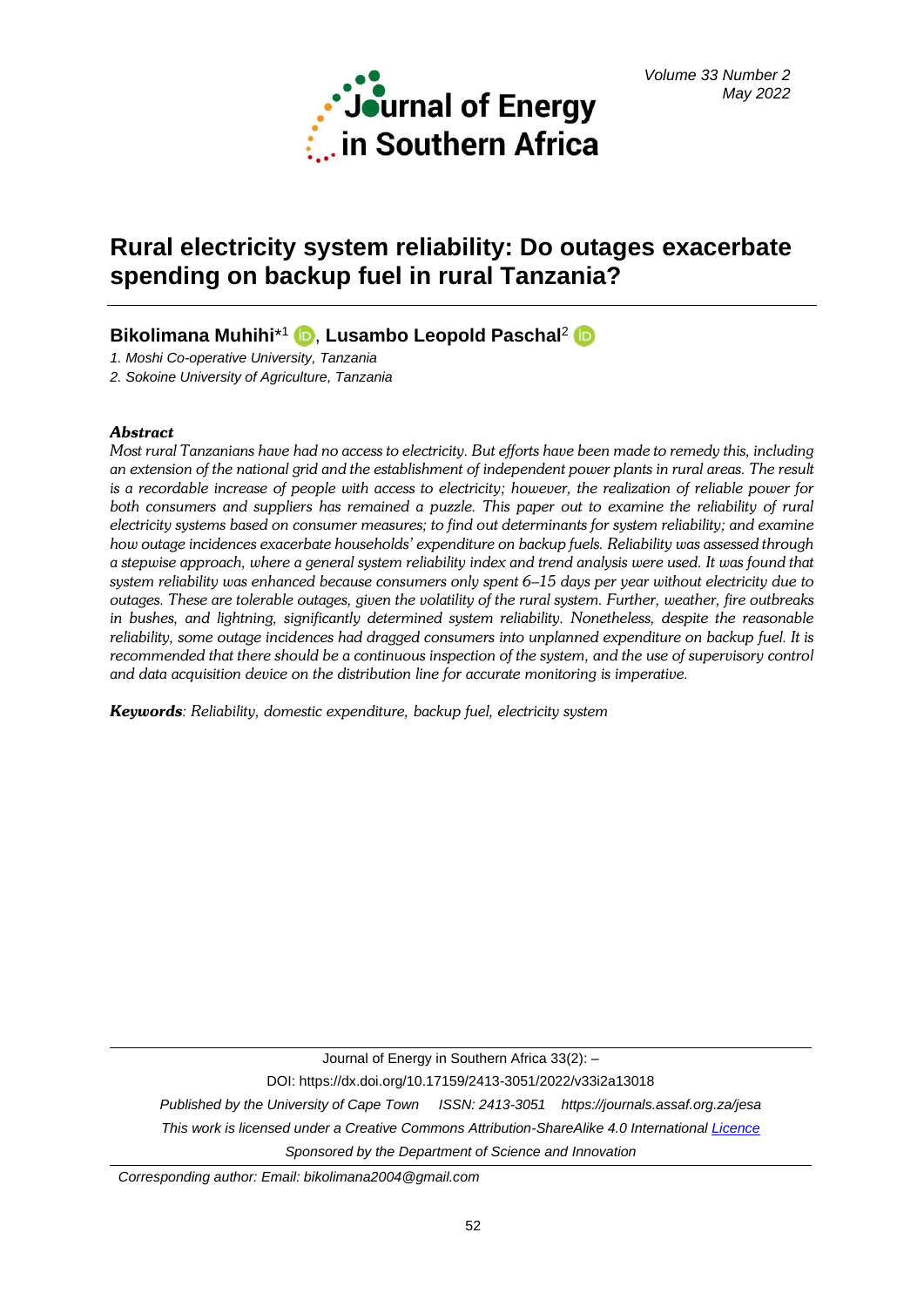# **1. Introduction**

The reliability of electricity has emerged as a global challenge in modern development, and has attracted the attention of development planners, utility companies, and consumers (Kojima & Trimble, 2016; Nikzad & Mozafari, 2014). Both poorly and highly electrified countries suffer from reliability problems (Gertler *et al*., 2017), though at different levels. To reap the full benefits from electricity, its reliability must be assured. Indeed, a reliable electricity system has to be available mostly to satisfy consumers (Marvin & Hoyland, 2004). Additionally, Bhatia and Angelou (2015) argue that reliable power has to be adequate in quantity, available when needed, of good quality, convenient, affordable, and meeting health and safety standards.

Access to reliable electricity is more than being connected (Chakravorty *et al*., 2012), because, in the end, consumers do not want just electricity but an affordable and reliable supply (URT, 2015). Different reliability thresholds exist. In Europe, a system interruption not greater than three minutes is considered reliable (Campbell, 2012); while in the USA it should not exceed five minutes. Eskom in South Africa considers interruption of less than one minute as reliable for high voltage networks and less than five minutes for medium voltage (Chatterton, 2014). The Australian Energy Market Commission (2014) reports thresholds for sustained interruption as being two or more minutes, with momentary interruptions lasting less than two minutes.

Kaufmann (2013) and Gertler *et al.* (2017) contended that electricity system reliability is measured by the system average interruption frequency index (SAIFI), based on the average number of times per year the supply to a customer is interrupted. Similarly, the system average inter-ruption duration index (SAIDI) represents the average amount of time (seconds) per year that a power supply to a customer is interrupted (Gertler *et al*., 2017). The metrics are data-sensitive, as described by Chatterton (2014) that they depend on precise data from supervisory control and data acquisition (SCADA) or the annual validation and auditing of the paper operation log. The different electricity systems have varying SAIDI and SAIFI values where the lowest values indicate high reliability (Kaufmann, 2013). This was confirmed by Taneja (2016) through values of the electricity system in Nairobi which had a SAIFI of 23 and SAIDI of 216.3 hours. For these values, it can be viewed as standard reliability. However, SAIDI and SAIFI measures are criticized for taking into account every outage incidence (Shivakumar *et al*., 2014).

Electricity systems in countries like the USA had SAIDI for eight hours (480 minutes) in 2017, indicating a high degree of reliability (US Energy Information Administration, 2018). In Pakistan, SAIFI was 232 and SAIDI 8, 149 minutes per year (Ali, 2016); in urban areas, the outage was six to eight hours while rural areas had ten to twelve, which means that reliability in rural areas remains a challenge. It is reported that reliability in most of Africa lags. For example, in 2014 Nigeria had 32.8 outage hours per month, while Burundi had 16.6 hours, the Central Africa Republic 29, and Egypt 16.3 hours (Energy and Environmental Service, 2015). Tanzania had load-shedding of up to 20.3 hours from 2012 to 2016 (Msyani, 2016), this was orchestrated by unprecedented long-time droughts. For one month (June 2018) Tanzania had an unplanned outage of 1 044 hours, with outage frequencies of 1 640 (Energy and Water Regulatory Authority, 2018). Reliability is a key question in electricity consumption for domestic and productive use (Rud, 2012). Reliable power can improve public safety (Dinkelman, 2011), education, and health services (Savacool, 2014; Ramachandran, Shah, and Moss, 2018), increase opportunities for jobs (Küfeoğlu, 2015), and reduce dependence on unclean energy for backup lighting sources. The efforts for rural electrification in Africa have to go *inter alia* with system reliability. For that, Panos *et al*. (2016) reported that, despite poor access to electricity (12-18%) in most rural and urban areas of sub-Saharan Africa, the question of reliability remains a serious concern. Moreover, Keneth *et al.* (2017) also reported survey results for 21 sub-Saharan countries where capital cities had a power connection of more than 75% (except Lilongwe). They further reported that less than 20% of the connected, especially in Lagos, reported electricity systems working most of the time. This unreliability could exacerbate expenditure on household backup fuels for schooling children, domestic activities, and enterprise operations (Abotsi, 2016). As for reliability, the questions remain; first, what is the status of reliability in rural areas? second, do outage incidences hike expenditure on backup fuels?

According to Scott *et al.* (2014), in developing countries in Africa, on average electricity was cut 6.3 times with 4.7 hours while South Asia's outage was 25 times with 5.3 hours of the typical outage in a month (Min *et al*., 2017). Studies have reported the effects of unreliable power on businesses (manufacturing and processing firms) than on households (Allcott *et al*., 2016; Fisher-Vanden *et al*., 2015; Abeberese, 2013). In business, Allcott *et al*. concluded that unreliable power affects an enterprise's operations. Additionally, Shivakumar *et al.* (2014) claimed that unreliable power had led to selfbackup generation, with 43.6% of firms in sub-Saharan Africa owning a generator: Senegal with the highest proportion (90.7%), followed by Nigeria (85.7%), compared to the world proportion at 31.6%.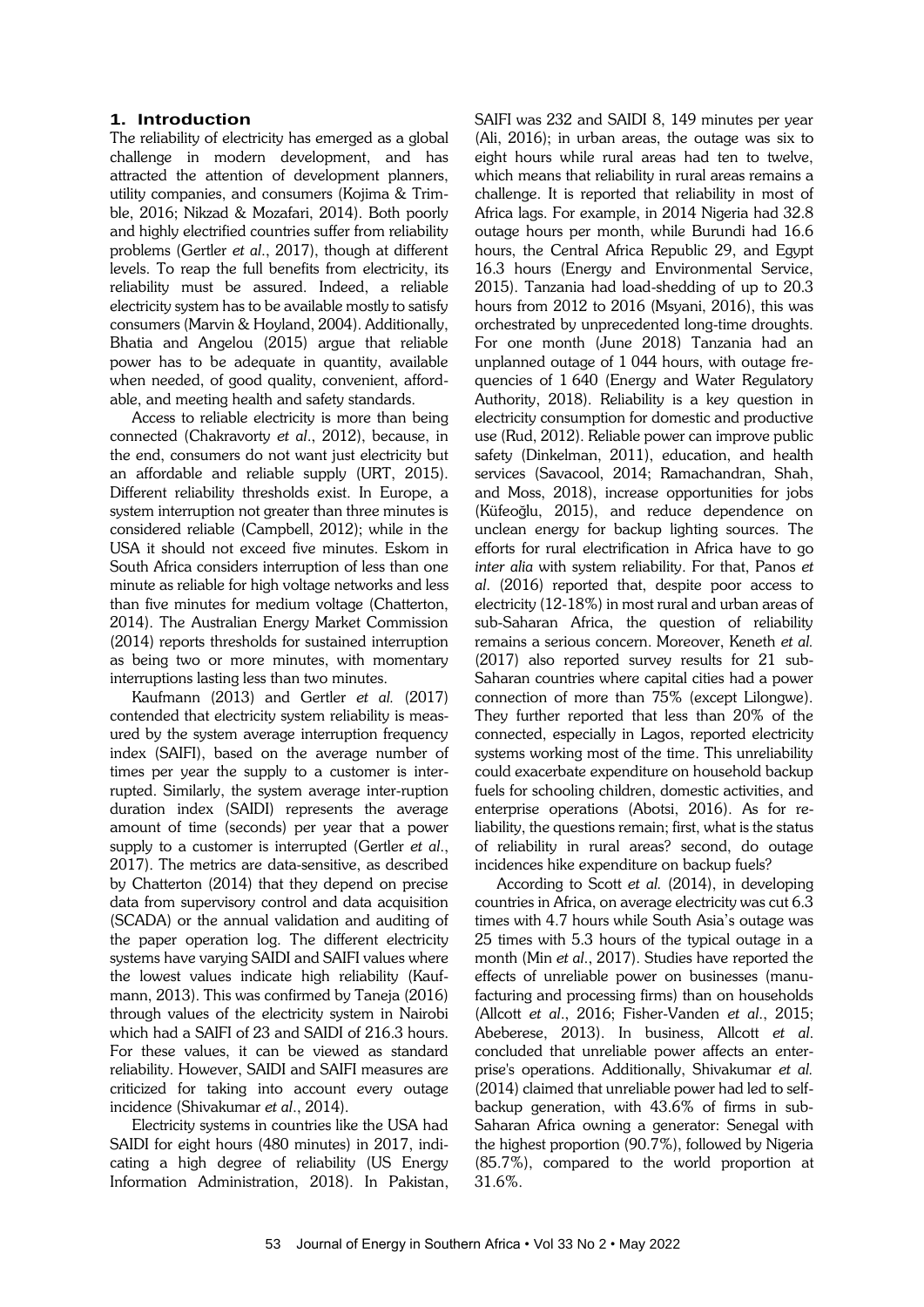Access to reliable electricity is significant in a rural economy (Muhihi & Lusambo, 2022). Tanzania, due to unreliable electricity lost about 10% of GDP in 2010, with 7 341 people losing jobs in six regions (Confederation of Tanzania Industries, 2011). Due to complex economic and social activities, the reliability of electricity is also a major concern in urban areas (*Mwakapugi et al., 2010*). However, scrutinizing reliability in rural areas and the determining factors carries an important meaning because domestic consumption of energy in Tanzania accounts for 75%, while 14% is for industry (the United Republic of Tanzania, 2015). Unreliable electricity supply does not only affect enterprises but also education for night studies, food processing, and storage (Herman, 2014). It can lead to energy-switching, and extra expenses become especially obvious to consumers in rural areas, where there is great income inequality (Lusambo, 2016a). Switching to sources like candles, kerosene, and biomass has environmental problems (Lusambo, 2016b). It increases indoor air pollution, which is a serious health hazard (Chen & Modrek, 2018). It was reported that in Tanzania 20 353 people died due to household air pollution in 2012 (Stiles and Murove, 2015).

In Tanzania, measures to provide reliable power became central in the 2000s, with the establishment of legal and institutional frameworks such as the Rural Energy Agency (REA). In collaboration with the Tanzania National Electricity Company (Tanesco), REA has facilitated increased rural access to electricity from 2% in 2003 to 49% in 2017 (Rural Energy Agency, 2017), through the extension of the national grid and the establishment of mini-grid projects in rural areas. For instance, Odarno *et al.*  (2018) reported that about 109 mini-grids are located in 21 regions. The mini-grids were established to ensure that rural people are relieved from time-consuming and health dangerous sources of energy. It also aimed at ensuring the reliability of the electricity supply.

The reliability threshold in Tanzania requires annual SAIFI to be less than three interruptions per customer per year, SAIDI less than 650 minutes per customer per year, and a customer interruption duration index (CAIDI) of less than four minutes (0.01 hours) per customer per interruption event per year (Energy and Water Regulatory Authority, 2018). Despite this threshold and efforts to improve supply, rural electricity system reliability is inconsistently assessed and reported due to its fragile economies (Mensa, 2016; Oseni and Pollit, 2015; Abeberese *et al*., 2017; Moyo, 2012; Arlet, 2017).

In light of all these factors, this paper assesses the reliability of the rural electricity system, discussed the factors needed to make it reliable, and examined the effects of outages on expenditure for backup fuels in the household.

# *1.1 The multi-tier framework for electricity system reliability*

The multi-tier framework (MTF) was developed in 2013 by the World Bank in the role of Sustainable Energy for All (SE4ALL). It redefines energy access to fill the gaps in the global tracking framework binary access measurement metrics, such as whether a household has access to electricity and cooking or non-solid fuel. MTF provides power quality descriptions for different tiers of users (Bhatia and Angelou, 2015). As shown in Table 1, it offers relief in measuring various aspects of power quality. The MTF is one of the most recently used frameworks in energy studies; for example, Kojima and Trimble (2016) used the framework in assessing power quality.

| Attribute of access  | Tier 0 | Tier1                    | Tier2                                                                 | Tier3               | Tier4                             | Tier5                                            |  |  |
|----------------------|--------|--------------------------|-----------------------------------------------------------------------|---------------------|-----------------------------------|--------------------------------------------------|--|--|
| Capacity             |        |                          | Capacity (from $3-2+kWh$ ) and ability to power appliances (off-grid) |                     |                                   |                                                  |  |  |
| Duration of supply   | NA.    | $> 4$ hrs                |                                                                       | $> 4$ hrs $> 8$ hrs | $>16$ hrs                         | $> 22$ hrs                                       |  |  |
| Duration-evening     |        | $> 2$ hrs                |                                                                       | $> 2$ hrs $> 4$ hrs | $>$ 4 hrs                         | $> 5$ hrs                                        |  |  |
| Reliability          |        |                          |                                                                       |                     | Number of the duration of outages |                                                  |  |  |
| No. of disruptions   |        |                          |                                                                       |                     | Max 14/week                       | Max 3/week, duration of<br>$<$ 2 hours aggregate |  |  |
| Annual SAIFI & SAIDI |        |                          |                                                                       |                     | < 730                             | < 156                                            |  |  |
|                      |        |                          |                                                                       |                     |                                   | $<$ 6 240 mins                                   |  |  |
| Quality              | NA.    |                          | Voltage problems do not affect the use of<br>desired appliances       |                     |                                   |                                                  |  |  |
| Affordability        |        |                          |                                                                       |                     |                                   | Basic service less than 5% of income for 30kWh   |  |  |
| Legality             | NA.    | Service provided legally |                                                                       |                     |                                   |                                                  |  |  |
| Health and safety    |        |                          |                                                                       |                     | Absence of accidents              |                                                  |  |  |

**Table 1: Multi-tier framework for electricity system reliability (Bhatia and Angelo, 2015).**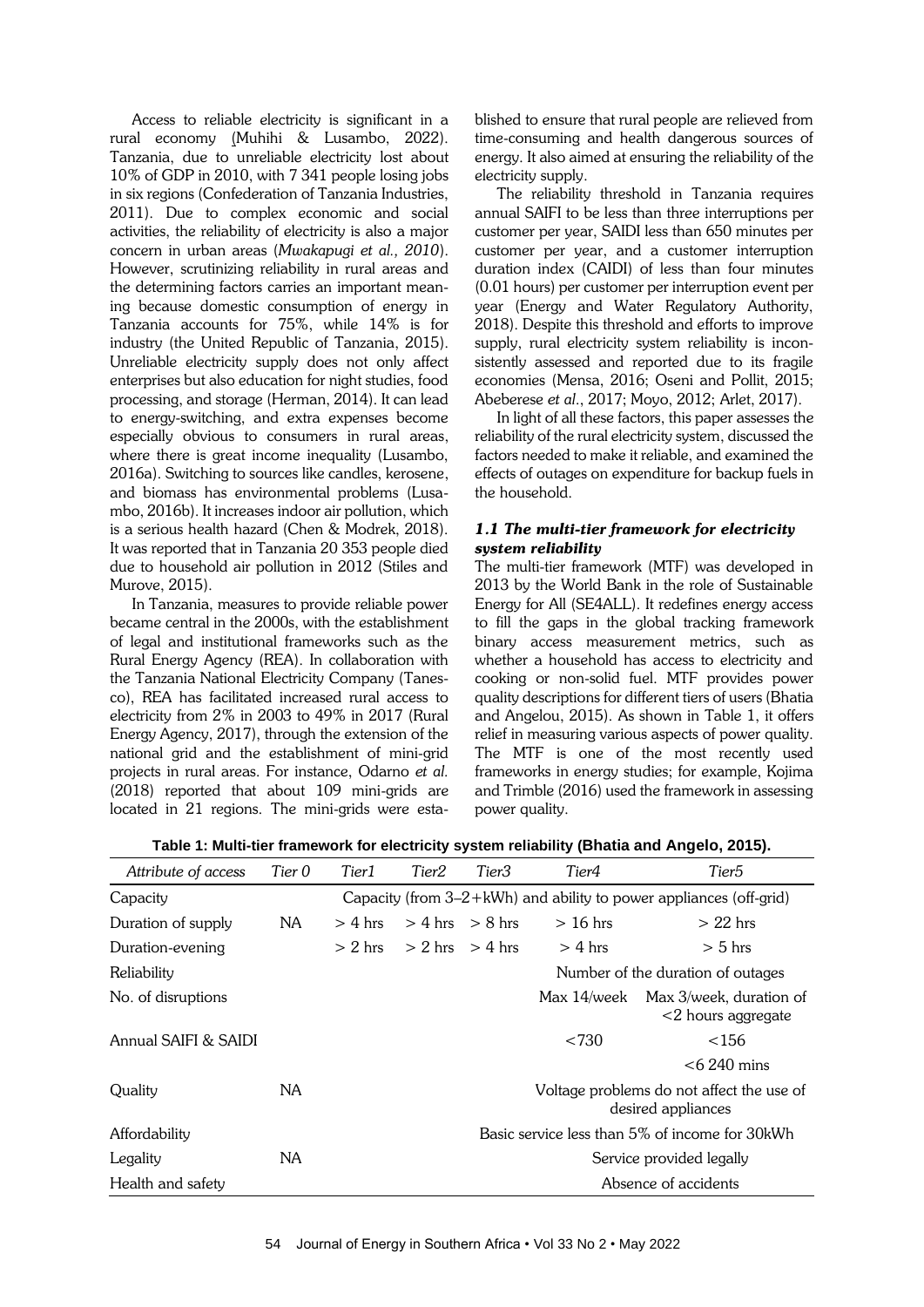The MTF in this study guided the assessment of electricity system reliability, based on important metrics and indicators encompassing the following: duration of supply has to be between 8 and 22 hours for consumers in Tiers 3, 4, and 5; the system must provide at least 4-5 hours of evening supply; maximum disruptions for unplanned incidents are 14 and 3 per week for Tier 4 and 5, coupled with annual SAIFI less than 730 and 156 respectively.

#### **2. Methodology**

The study was conducted in Kasulu and Uyui districts, which are electrified through the REA and Tanesco, and are the first beneficiaries of rural energy through mini-grids and grid extension. A cross-sectional survey was used, as it fits better in multiple variable studies and in studying prevailing characteristics in a population (Hemed, 2015). The unit of analysis was households connected to electricity for at least two years. The sample size was 374 households (see Table 2), arrived at by using Yamane's (1967) sample size formula (see Equation 1). The sample was drawn from eight villages that were selected as being the first to be electrified in the districts. For a fair representation, a proportionate stratified sampling technique was used to obtain sample representatives from each district and village (Equations 2 and 3). Finally, a random number table was used to select respondents (heads of households) from an updated list of electricity customers.

#### *(a) Taro Yamane's sample size formula*  $n = \frac{N}{1 + N + N}$  $1+N*(e)^2$

where  $n =$  sample size;  $N =$  total population of the connected households qualifying to participate in the study;  $e = \pm 0.05$  precision; and  $1 =$  constant.

The household population in Uyui district was 2 585 while Kasulu district had 3 475 households, giving a total of 6 060. Therefore,

$$
n = \frac{6060}{1 + 6060 * (0.05)^2} = 374
$$

The sample size (n) used was 374.

#### *(b) Proportionate sampling procedures from Uyui (U) and Kasulu (K):*

Sample size for U or K

= Total sample size Total population of stratum x Total population U or K

Sample size for Uyui =  $\frac{374}{6.06}$  $\frac{374}{6060}$  x 2 585 = 160 (2)

Sample size for Kasulu  $=\frac{374}{606}$  $\frac{374}{6060}$  × 3 475 = 214 (3)

# *(c) Stratified proportionated sampling for a representative sample from the villages and sub-station*

The common formula devised was as follows:

Representative sample (RS) for each village or sub-station = Sample for district (SD) divided by the Total sample for two districts (TSfD), multiplied by the Population of the sub-station or village (PoS) [RS=SD/TSfD\*PSS]

| District | Village sub-station                                               | Qualifying<br>households | Representative sample<br>$RS = SD/TSfD*PoS$ | Sample<br>size        |
|----------|-------------------------------------------------------------------|--------------------------|---------------------------------------------|-----------------------|
| Uyui     | Isikizya sub-station                                              | 91                       | 38                                          | 160                   |
|          | Magiri substation                                                 | 87                       | 36                                          |                       |
|          | Uyui HQ substation*                                               | 84                       | 35                                          |                       |
|          | Ilalwansimba substation                                           | 75                       | 31                                          |                       |
|          | Igoko substation                                                  | 48                       | 20                                          |                       |
| Kasulu   | Kabanga substation                                                | 175                      | 72                                          |                       |
|          | Herujuu substation                                                | 98                       | 40                                          | 214                   |
|          | Kidyama substation                                                | 106                      | 44                                          |                       |
|          | Nyansha substation                                                | 141                      | 58                                          |                       |
|          |                                                                   |                          |                                             | Total sample size 374 |
|          | Note: * Is not a village but a substation in Ilalwansimba village |                          |                                             |                       |

**Table 2: Stratified proportionate sampling.**

(1)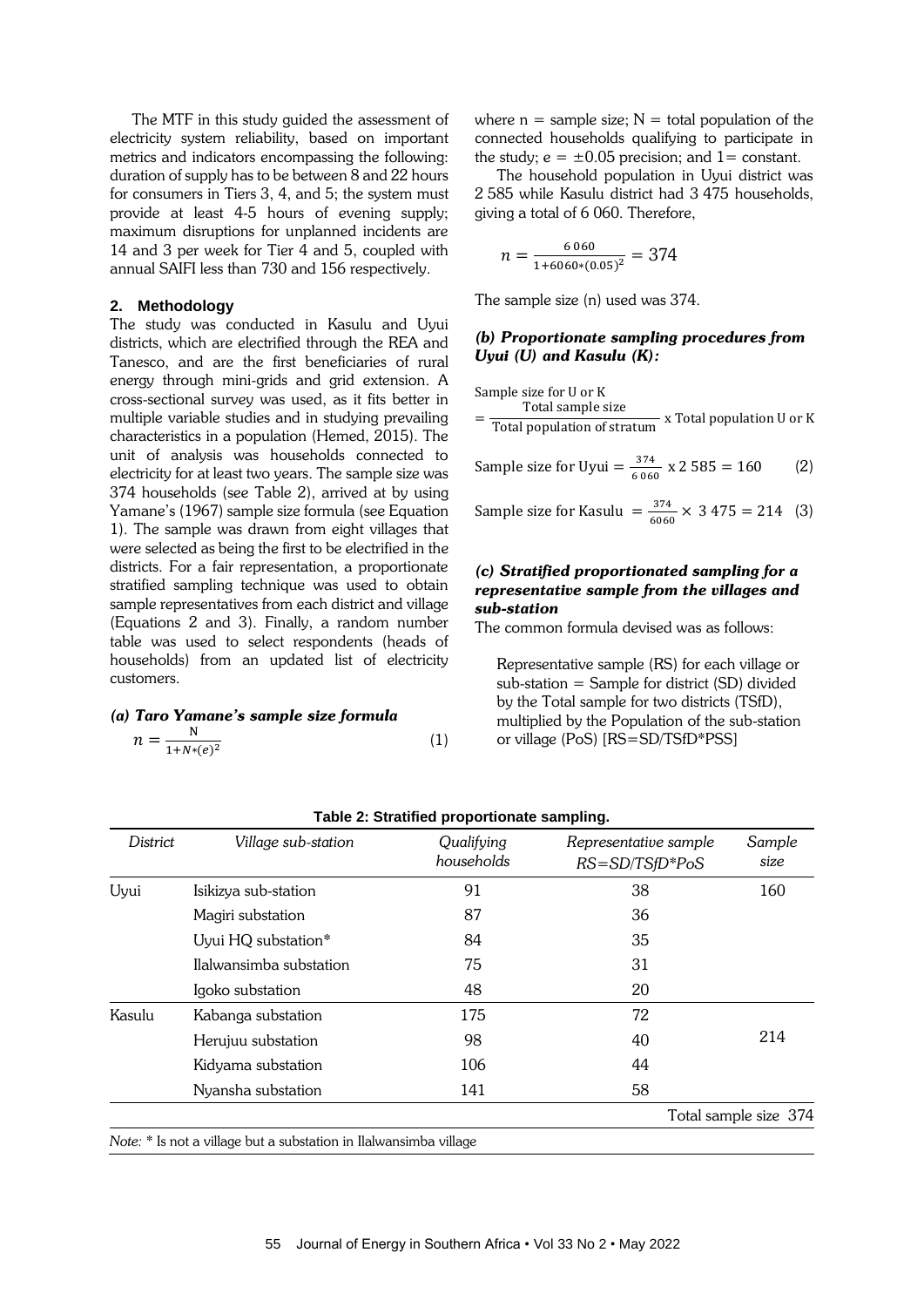Several tools were used to collect data. First, a questionnaire was used to gather quantitative data on reliability, the income of the household, and expenditure on backup fuels. Second, key informant interview was applied to three key informants: transmission and distribution engineers (TaDE), regional and district managers for Tanesco. Third, a focus group discussion (FGD) was also applied: four gender-sensitive FGDs with eight members as suggested by Van Eeuwijk & Angehrn (2017) were conducted to collect data on the perception of respondents on system reliability. Content validity and reliability of data collection tools were ensured through pre-testing and pilot testing. Some questions were rephrased or deleted due to ambiguity and redundancy. Nonetheless, internal consistency reliability was ensured through Cronbach's Alpha, where 11 items were tested and scored 0.68 to 0.83, which are acceptable values (Field, 2009).

To assess the reliability of electricity, trend analysis for annual unplanned power outages in Kasulu and Uyui District was conducted by using primary data that were auto-recorded and stored in the utility system (outage data). The raw data were requested from district managers. Furthermore, the general electricity system index (GESRI) was developed from the summed score of eleven items of fivepoint Likert scale measures. The response scores (values) on each item were summed, then descriptive statistics were conducted to obtain the minimum, mean and maximum values considered as a decisive index for reliability. Thus, GESRI mean score was 30, with minimum 29 and maximum of 51. Therefore, the index score was 1. Low reliability was 0–29; moderate reliability 30; high reliability 31–51. Although SAIDI and SAIFI are common indices for electricity system reliability, they are criticised for taking into account all incidences of outages, regardless of the time of day, and do not reflect the perceptions of customers (Herman *et al.*, 2014). Thus, typical SAIDI and SAIFI were not used; rather system average interruption frequency (SAIF) and system average interruption duration were used (SAID). The use of and index requires precise data collection on distribution and how each individual was affected outage on the system.

Furthermore, the one-way analysis of variance (ANOVA) and Tukey honestly significant difference post-hoc I-J test of means difference were used to analyse the variability of means scores between power reliability thresholds. The only assumption considered for ANOVA was assuring that the dependent variable is measured on the interval (Field, 2009); ANOVA is, however, robust to normality assumptions. The ordered logistic regression model (OLRM) was used to analyse predictors of power system reliability based on direct control by the

utility. The OLRM formula suggested by Hosmer and Lemeshow (2000) is given in Equation 4.

$$
log log \left(\frac{p}{1-p}\right) = \beta_0 + \beta_1 X_1 + \cdots \beta_m X_m + \varepsilon \quad (4)
$$

where  $log\ \left(\frac{p}{1-p}\right)$  $\left(\frac{p}{1-p}\right)$  = the odds (logit) of being in lower against higher reliability of electricity;  $\beta_1 \dots \beta_m$  are the coefficients of independent variables influencing reliability of electricity;  $X_1$  and  $X_m$ , is the vector of categorical predictor variables (see Table 3);

 $\beta_0$  is the intercepts that vary from one level of power reliability to another; and  $\epsilon$  is an error term. On the assumptions, the dataset had already passed two; the dependant variable was ordered while the predictor variables were categorical (Klein and Kleinbaum, 2010). To check the multicollinearity, the correlation plots for each variable were observed and there was no correlation above 0.46 for the observed set of variables.

To capture the effect of outage on domestic expenditure on lighting fuels, two procedures were followed. First, using a self-reported data on expenditure of backup fuel, a descriptive statistic was run to gauge the median expenditure on electricity alone (after electricity connection). This was followed by expenditure on lighting fuel before electricity connection at the household. Then, a median aggregated expenditure for backup fuel and electricity was established. On self-reported expenditure of backup fuel, despite the debate about recall bias (Bell *et al*., 2016), this assumed absence and or tolerable level of biases. Although Bell *et al.* (2019: 341) argue that 'quantitative data are arguably more prone to recall biases given the presumption of their specificity and objectivity, as well as humans' difficulty in remembering such specific details with precision, but it is always not like that because recall depends on the intensity of importance of the fact or ideas. However, to minimise the recall bias, respondents were asked to self-report the lowest amount they had spent on energy at different times this was also supported by Bell *et al.* (2019) that, in case of expenditure, there is no significant difference in covariance of variations across the time differences in recalling. This implies that expenditure on key factors is always remembered with less regard of recall time. Second, the independent median values were subjected to a paired sample ttest to depict the statistical difference as median differences. While the paired sample t-test is used to test the difference of means for a given variable of the data set (Field and Hole, 2003), this study had novelty approach, independent value of the median expenditure was subjected to t-test, purposely to attain the value differences than making inferences on visually inspected data.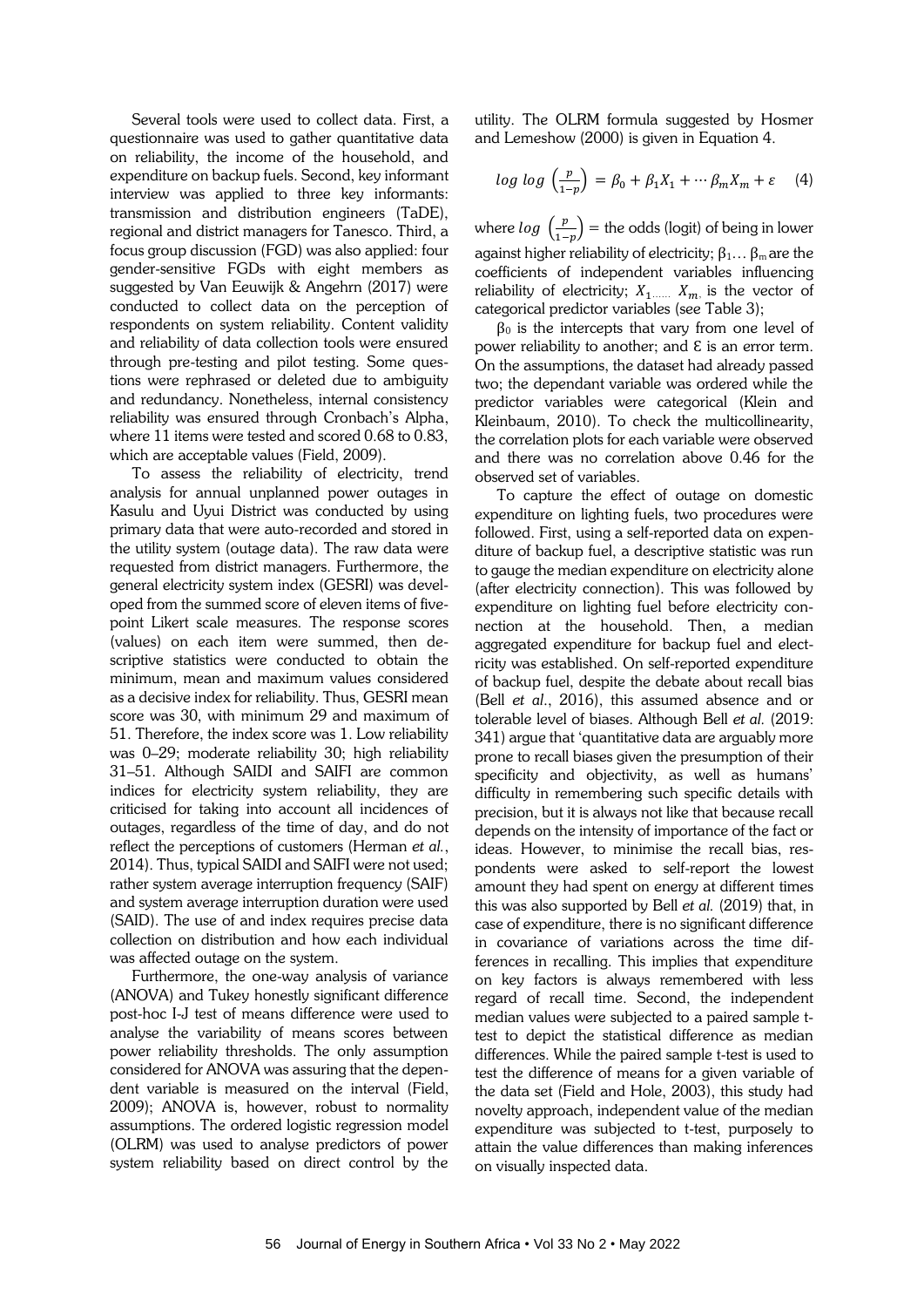#### **3. Results and discussion**

#### *3.1 Trend analysis for electricity system reliability*

Using primary data retrieved from auto recorder system, a confirmatory trend analysis (Figures 1 and 2) was carried out on unplanned SAID and SAIF. Using auto-recorded data from the Tanesco district office, the results showed that the system was reliable based on the duration and frequency of outages.

Figure 1 shows that the trend for unplanned outage incidences varied in all months. analysis shows that unplanned SAID was 154.27 hours (9 256.2 minutes) while SAIF had 130 incidences. The SAID value means that consumers had outages equivalent to six days for the year 2018. The minutes of the outage are above the standards in MTF for consumers in Tier 5, which state outage minutes of 6 240 for reliability prevalence. The marginal difference in minutes of outages was tolerable and suggest that the system was reliable to consumers. According to MTF, a reliable system should have SAIF incidences less than 730 (Tier 4) and 156 (Tier 5). The standard relevance of the values shown in Figure 1 and those in MTF indicate the reliability of the system in Kasulu district.

Regarding Uyui district, the finding (Figure 2) shows that unplanned SAID was 361 hours (21 660 minutes), equivalent to 15 days, while the SAIF incidences were 260 per year. Thus, consumers in Uyui had more dark days than those in Kasulu for the year 2018. The disparity could be due to difficulties in managing complex national grid faults as these can be triggered by out-region factors to cause outages. The better reliability in Kasulu was due to dependence on modern IPPs operating on auto-shift and self-servicing modes. Also, the small coverage areas made it simple to manage the distribution and transmission systems. Information from the key informant and FGD on the common time of power outage revealed that they were mostly in the evening (up to more than the four hours stipulated in the MTF). From this perspective, it is valid to infer that evening supply is important in areas where electricity is heavily used for domestic lighting. The inference is backed by the results from the Electricity Supply Monitoring Initiative (ESMI) (2017), where Kinondoni and Ilala districts had experienced five hours of evening supply. Although outage (Figure 1) was noted but an ensured evening supply has attracted a reliability conclusion among the consumers in the study areas.



**Figure 1: Unplanned SAIF and SAID in Kasulu District, 2018 (Kasulu Tanesco, 2018).**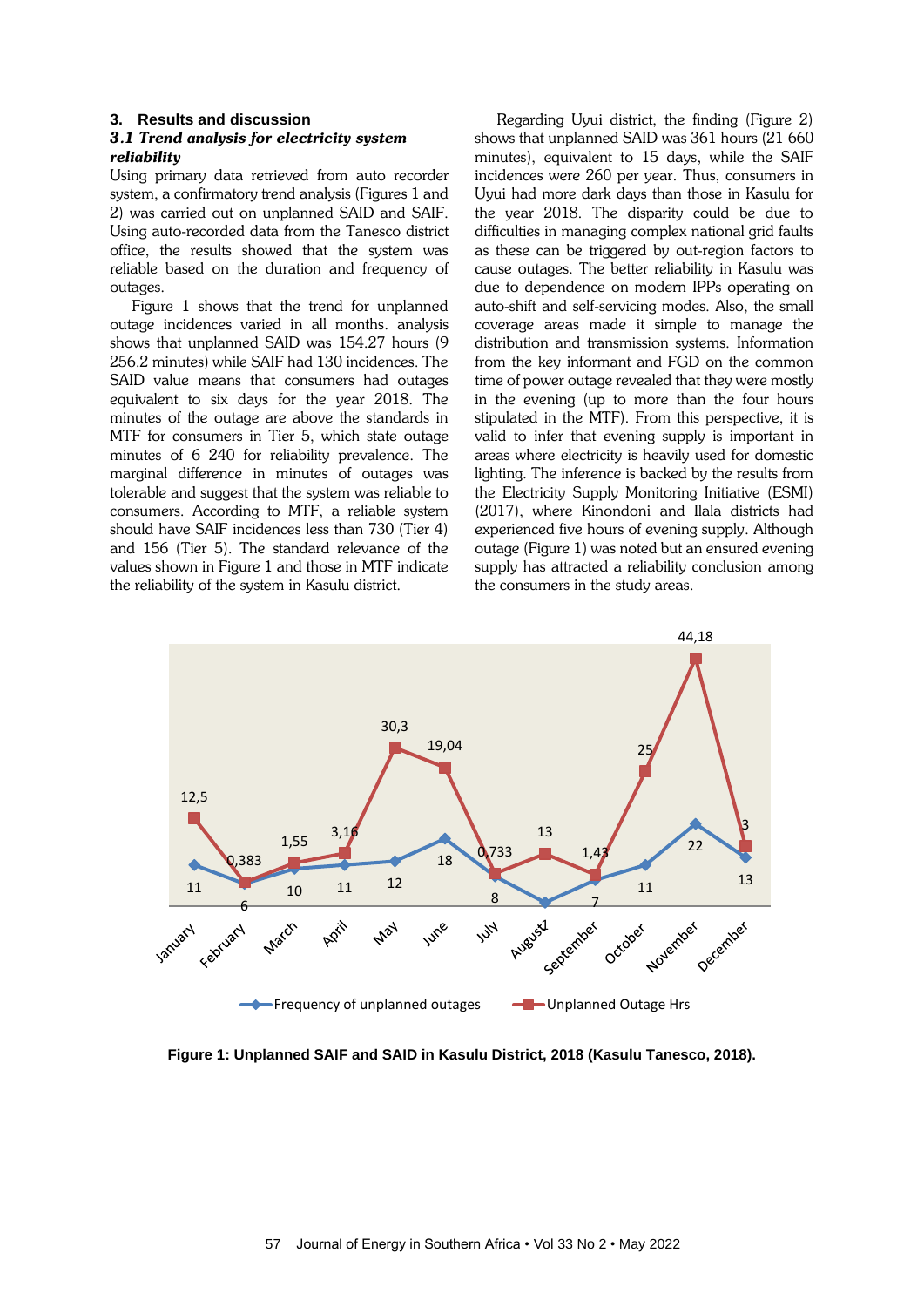

**Figure 2: Unplanned SAIF and SAID in Uyui District, 2018 (Uyui Tanesco, 2018).**

| Stratum statistics                                                                                               |        |                               |           |         |       | Aggregated statistics |                 |  |
|------------------------------------------------------------------------------------------------------------------|--------|-------------------------------|-----------|---------|-------|-----------------------|-----------------|--|
|                                                                                                                  |        | Uyui District Kasulu District |           |         |       |                       | Kasulu and Uyui |  |
|                                                                                                                  | Mean   | Frequency                     | Frequency | Percent |       |                       |                 |  |
| Low reliability                                                                                                  | 26.642 | 89                            | 55.6      | 87      | 40.7  | 176                   | 47.1            |  |
| Mod. reliability                                                                                                 | 30.000 | 8                             | 5.0       | 8       | 3.7   | 16                    | 4.3             |  |
| High reliability                                                                                                 | 37.022 | 63                            | 39.4      | 119     | 55.6  | 182                   | 48.7            |  |
| Total                                                                                                            |        | 160                           | 100.0     | 214     | 100.0 | 374                   | 100.0           |  |
| Note: Standard deviation for low reliability = 2.688; moderate reliability = $0.000$ ; high reliability = 5.509. |        |                               |           |         |       |                       |                 |  |

**Table 3: General index of electricity system reliability**

The results in Figures 1 and 2, when reflected against the MTF, indicates that some components of reliability were met while the rest were not. However, that cannot imply unreliability, given that the consumers were less affected. For instance, MTF indicates that the maximum disruption is 14 per week; looking at the results in the two trend analyses the system disruptions were fewer than 14 per week. Further, when respondents were asked if the electricity system ever caused any accidents related to electricity shocks, 10% had had an accident (meter defectiveness and shocks on the domestic appliance) resulting from system disruptions. This minimal presence of accidents cannot qualify the system as unreliable. Yet, for domestic consumption, there were no voltage fluctuations, because, when asked, 95% of the respondents reported all domestic appliances working properly. All of these indicate that despite some minor deviation of the results from the MTF standards the system is viewed as reliable. This reliability inference is based on local consumers and MTF criteria; thus, it is different from an inference drawn by Sengi and Ntagwirumugara (2021) when they found unreliable of electricity in Goma, DRC. Their inference was, however, based on international standards.

#### *3.2 General electricity system reliability index*

Utility suppliers can hardly reveal the general index

of system reliability (GESRI), rather using indices based on specifiers like SAIFI, CAIDI and SAIDI, which do not capture the perception of consumers. Therefore, further assessment of electricity reliability was conducted using GESRI developed from summed scores of 11 Likert-scale items. GESRI was based on the following: a score of  $1-29 = 1$ ow reliability;  $30 =$  moderate reliability; and  $31-51 =$ high reliability (Table 3).

The result shows Kasulu district having a 55.6% score on high reliability while Uyui District had 39.4%. The high reliability in Kasulu was due to dependence on new IPPs which were rarely hit by external forces to cause outages. The low reliability (but acceptable to consumers) in Uyui was viewed as caused by a lack of self-dependence on generation. The complex network of the national grid had ups and downs, thus, some faults in one region or district could necessitate outages in other regions connected to the same feeders or transmission lines. On aggregate, the electricity system had high reliability by 48.7% (mean score=37.022) compared to low 47.1% (mean score=26.642) and moderate reliability 4.3% (mean score=30.00). Consumers were not affected by morning and midnight outages. This had led to higher ratings in favour of reliability. Although the mean score between reliability thresholds (Table 3) could be seen as different, yet it has no honest statistical proof for precise judgment. To depict any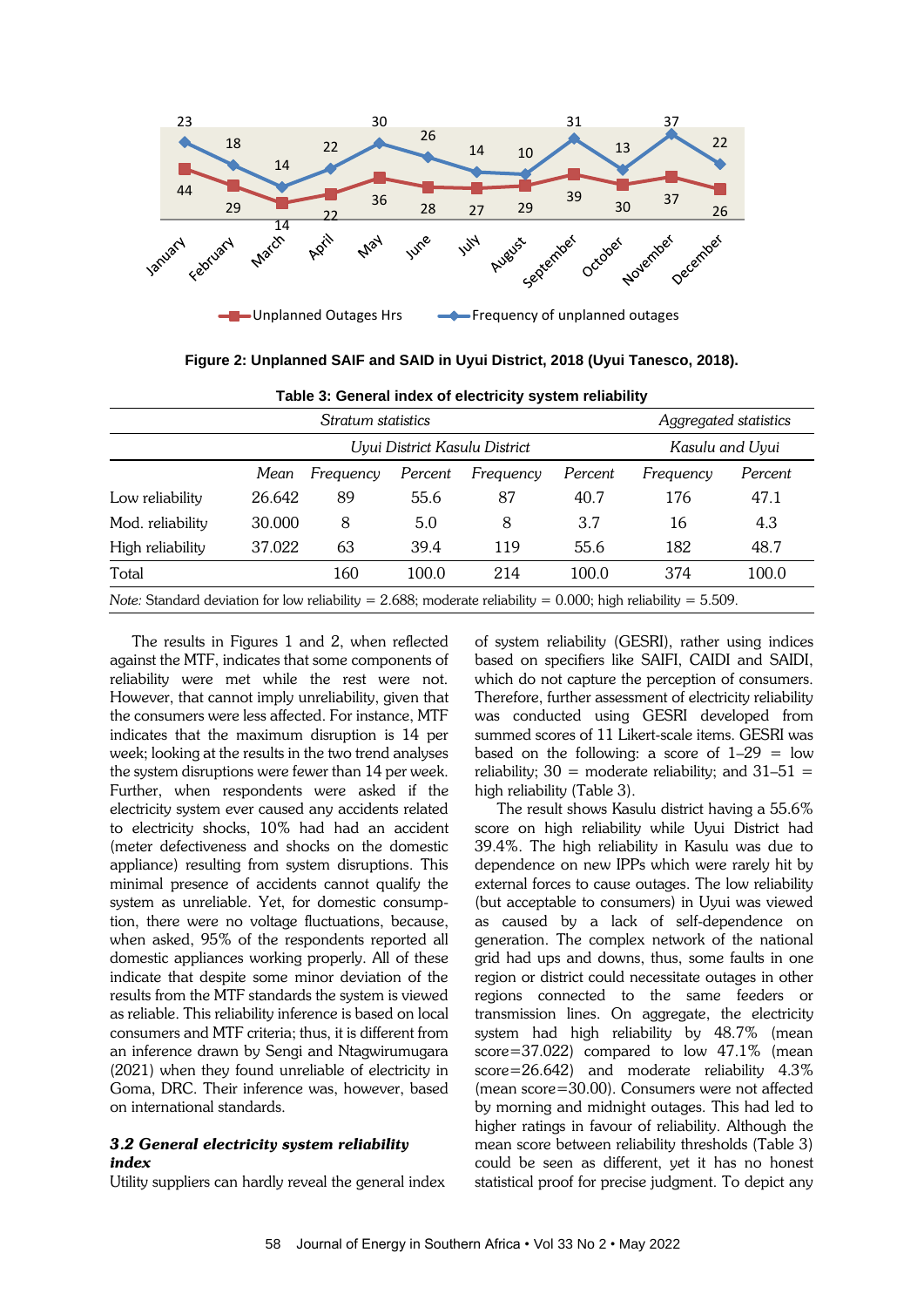statistical differences between reliability thresholds, a One-way ANOVA with a post-hoc test was conducted (Table 4).

The results for one-way ANOVA show that there was a statistically significant difference at *p* < 0.05 between groups [F (2, 371) =3.981, *p* < 0.05]. Therefore, the Tukey HSD post-hoc I-J test of means difference was run to determine which index threshold differs and at what statistical level. The results show that low reliability (M=26.642, SD  $=$  2.688),  $p < 0.05$ , was significantly different from moderate reliability (M=30.0, SD=0.000) at *p* < 0.05 and high reliability (M=37.022, SD=5.509), *p*  < 0.05. These results indicate that the reliability indices are different in terms of means. Therefore, it confirms the findings in Table 3 that electricity was reliable, and that the percentage score for the highreliability index of 48.7% was different from the low score of 47.1% given the means consideration on post-hoc test.

# *3.3 The determinants of electricity system reliability*

The reliability of the electricity system is determined by multiple factors; it was important to depict them. An ordered logistic regression analysis was used. The dependent variable was levels(ordinal) of system reliability index  $(1 = Low$  reliability,  $2 =$ Moderate reliability, and  $3 =$  High reliability). The results of the analysis are presented in Table 5.

| Table 4. One-way ANOVATOR Fellability thresholds. |                |     |             |       |         |  |
|---------------------------------------------------|----------------|-----|-------------|-------|---------|--|
| One-way ANOVA                                     | Sum of squares | Df  | Mean square |       | P-value |  |
| Between groups                                    | 86.828         |     | 43.414      | 3.981 | .0001   |  |
| Within groups                                     | 261.709        | 371 | 0.705       |       |         |  |
| Total                                             | 348.537        | 373 |             |       |         |  |

#### **Table 4: One-way ANOVA for reliability thresholds.**

| Tukey HSD post hoc I-J test of mean difference. |        |           |                          |                          |            |  |
|-------------------------------------------------|--------|-----------|--------------------------|--------------------------|------------|--|
| (I) Reliability index                           | Mean   | <b>SD</b> | (J) Reliability<br>index | Mean difference (I-J)    | Std error  |  |
| Low                                             | 26.642 | 2.688     | Moderate                 | $-3.35795$ <sup>*</sup>  | 1.11447**  |  |
|                                                 |        |           | High                     | $-10.37993$ <sup>*</sup> | $.45121**$ |  |
| Moderate                                        | 30     | 0.000     | Low                      | 3.35795*                 | 1.11447**  |  |
|                                                 |        |           | High                     | $-7.02198^*$             | 1.11294**  |  |
| High                                            | 37.022 | 5.509     | Low                      | 10.37993*                | $.45121**$ |  |
|                                                 |        |           | Moderate                 | 7.02198*                 | 1.11294**  |  |

*Note:* \*\*The mean difference is significant at the 0.05 level. For one-way ANOVA, the Levene's test (null hypothesis) of homogeneity of variance was significant at *p* < 0.05; this means that the null hypothesis is rejected and that there is a difference between the variance in the respective population. However, analysis was carried to proceed because the sample was large enough to contain any difference (Pallant, 2005).

| Table 5: Ordered logistic regression for determinants of reliability. |          |           |                     |    |         |  |  |  |
|-----------------------------------------------------------------------|----------|-----------|---------------------|----|---------|--|--|--|
| Predictors                                                            | Estimate | Std error | Wald X <sup>2</sup> | Df | p-value |  |  |  |
| Pole decay                                                            | $-0.909$ | 0.272     | 11.184              |    | 0.001   |  |  |  |
| Weather                                                               | 0.989    | 0.274     | 15.112              |    | 0.000   |  |  |  |
| Fire                                                                  | $-1.970$ | 0.355     | 30.750              | 1  | 0.000   |  |  |  |
| Vegetation contact                                                    | $-0.775$ | 0.337     | 5.276               | 1  | 0.022   |  |  |  |
| Transmission breakdown                                                | 0.610    | 0.407     | 2.245               | 1  | 0.134   |  |  |  |
| Lightning                                                             | 4.048    | 1.370     | 8.728               | 1  | 0.003   |  |  |  |
| Accidents on pole                                                     | $-0.904$ | 1.272     | 0.505               |    | 0.477   |  |  |  |

*Note:* Model fit summary: Null model, 2LL = 294.131; Final model, 2LL=180.297(Chi-square, 113.204, *p* < 0.01). Model goodness-of-fit: Pearson's Chi-square= 244.648, Deviance 148.246 (p > 0.05); Pseudo R-square, *Cox and Snell= 0.541, Nagelkerke=0.621, McFadden= 0.518.*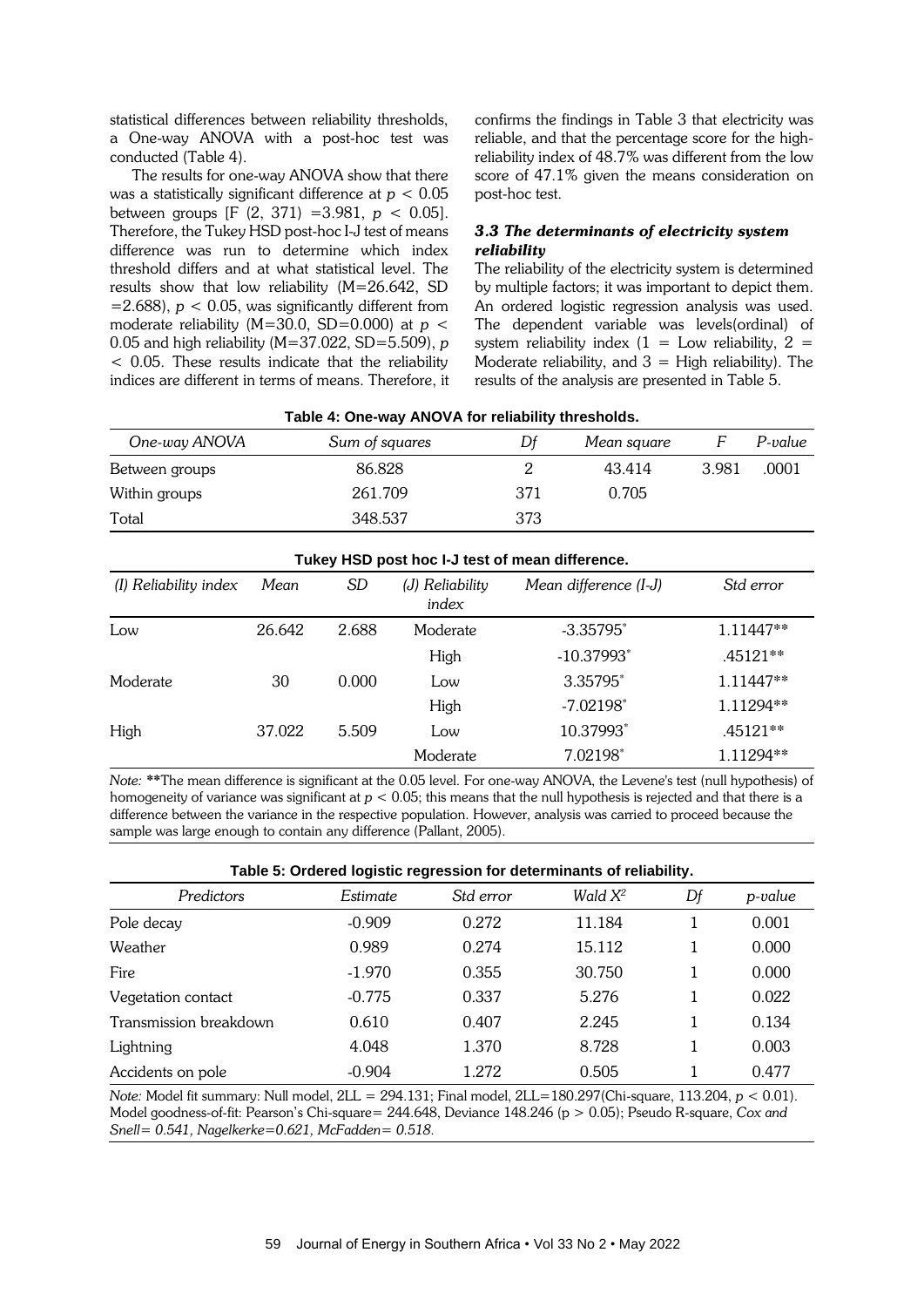| District and on aggregate                | Monthly<br>Expenditure on<br>electricity | Expenditure on<br>lighting power<br>connection | Monthly<br>expenditure on<br>backup fuels | Current total expenditure<br>for lighting including<br>backup |
|------------------------------------------|------------------------------------------|------------------------------------------------|-------------------------------------------|---------------------------------------------------------------|
| Uyui district                            | 9 3 2 5 .00                              | 12 000.00                                      | 1450.00                                   | 11 150.00                                                     |
| Kasulu district                          | 10 000.00                                | 10 500.00                                      | 800.00                                    | 10 800.00                                                     |
| Kasulu and Uyui districts<br>(aggregate) | 10 000.00                                | 12 000.00                                      | 1 100.00                                  | 10 850.00                                                     |

**Table 6: Median monthly expenditure on lighting fuels in the household (in Tanzanian shillings).**

The full model  $(2LL = 294.131)$  shows a significant improvement of the baseline intercept model against the model with predictors  $(2LL =$ 180.297) and it gave a better prediction of 51.8% (McFadden Pseudo R-square,) of all the determinants. The statistically significant predictors were weather and fire  $(p < 0.01)$ . The results implied that bad weather which is associated with heavy rain and wind increases the probability of affecting electricity system reliability by 0.9. This was confirmed by the FGD:

Electricity system in most cases is affected by weather coupled with heavy and long periods of rain and winds, it breaks down power infrastructures including poles supporting transformers.

This statement means that the electrical system infrastructure in Kasulu and Uyui is vulnerable to adverse weather shocks and that it has caused a nightmare for customers. Bad weather spurs a crackdown on power infrastructure and affects supplies, for example, Eskom in South Africa has shade out 6 000 MW from the national grid due to weather (Conversation, 2020). Although fire indicates a strong predicting power ( $p < 0.01$ ), its effect was not adverse in the study area. This is because the transmission and distribution networks did not cut across the fire-prone environment, rather the settlement areas where fire could erupt. However, information from the transmission and distribution engineers (key informants) validated that bush fires resulting from farm preparations spread and destroyed transmission cables and poles, leading to unplanned outages. The lightning predictor was significant ( $p < 0.01$ ). This could be a common phenomenon, because the study areas are prone to lightning, so the scale of effects on the electricity system escalated despite overhead earth wires and lightning arresters. Statistics indicated that high lightning intensity had set on fire eight transformers in 2017 (Uyui) while Kasulu had five in 2016. This has reciprocating effects, especially on the associated costs of replacing the damaged apparatus. In a similar strain, to minimize risks, electricity was cut off by utility suppliers while – and sometimes before – it thundered. This was revealed through FGD consensus that TANESCO usually cut off power supply especially when it rains with heavy lightning and thunder

The statement signifies that the system is vulnerable to lightning, which causes loose connections, transformer failure, and high-tension cable breaks down; it also causes disarray in the household due to meter defectiveness. The effect of lightning is confirmed by Edson Electric Institute (2019) that in the USA it caused 70% of all outages, leading to economic loss in enterprises and domestic harmony. On the same theme, Minnar *et al.* (2012) reported outages being caused by lightning, fire, pollution, bird streamers, and windstorms in most parts of South Africa, especially in rural areas. Likewise, the decay of electricity poles was a significant predictor of reliability (*p* < 0.01), due to termites which caused clutters in Kasulu and Uyui. It was explained by the key informants that in Kasulu 175 poles were replaced in 2017. This phenomenon causes planned and unplanned outages, and affects the utility supplier through the cost incurred to replace the poles. These findings are different from what Schoeman and Saunders (2018) say about South Africa; they reported that cable theft and aging infrastructures were major causes of interruptions there. Reliability determinants differ due to various reasons including geographical locations and system stability.

# *3.4 Effects of outage incidences on household expenditure for backup fuel*

Despite the electricity system being reliable, several incidents of outages were reported. These could necessitate unplanned expenditure on backup fuels for household sustenance. The effects of outage incidences on backup expenditures were examined respectively of outage scenarios versus expenses before electricity connection (Table 6). Analysis was limited to lighting fuels and not appliances because the reality could be compromised given that some fuel could require no apparatus. Nevertheless, some apparatuses could only be bought once, something which could trouble the reliability of the results if included in the analyses.

The results on expenditure were estimated using the median. The expenditure differed. For Kasulu,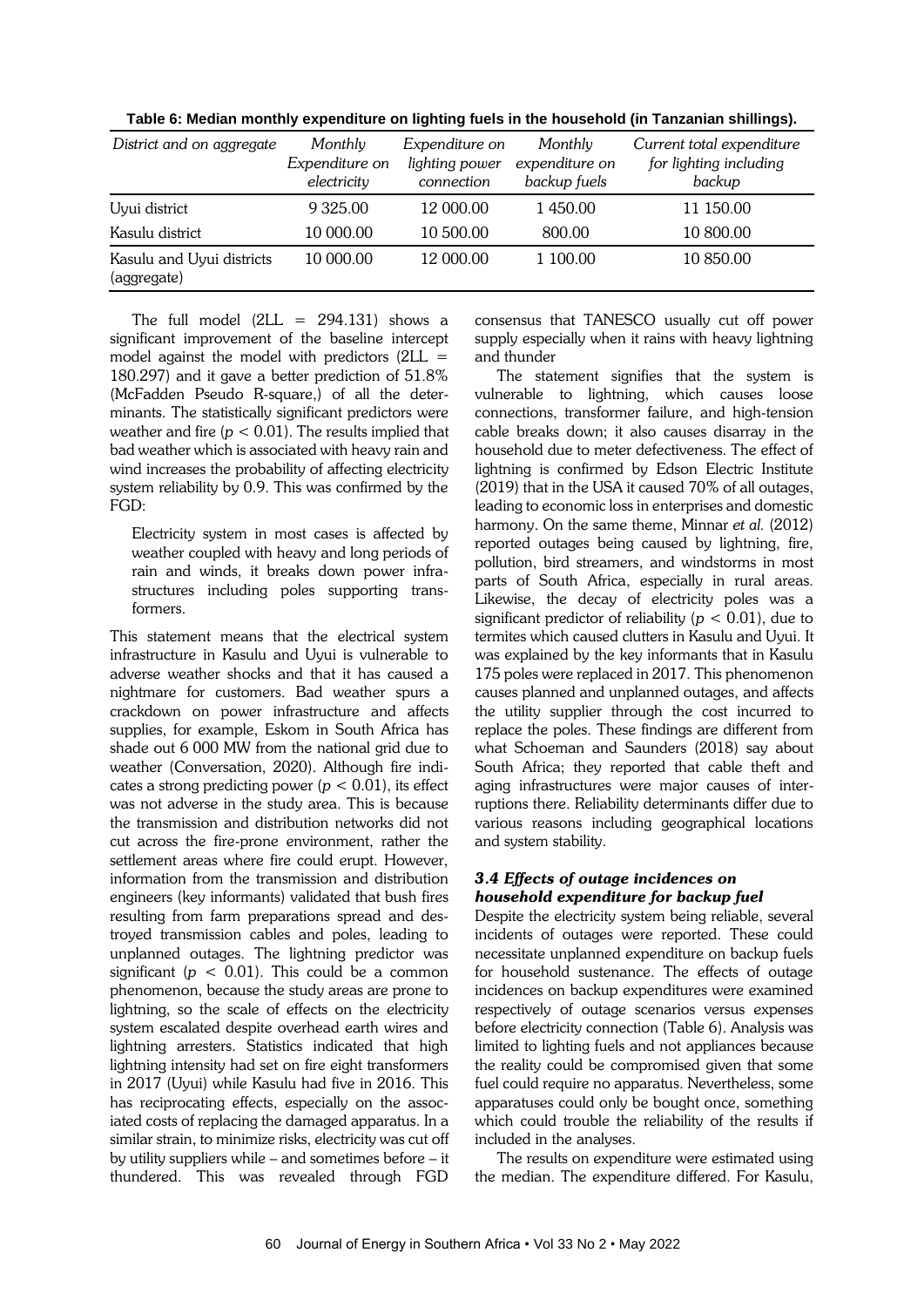the median expenditure was TZS 10000 while it was TZS 9325 for Uyui. On an aggregate sample, the expenditure was TZS 10000. All expenses were based on the reference month. The marginal differences in districts could be due to Uyui having more outages, leading to expenditure on backup fuels. This study argues that expenditure on sources like candles, torches, kerosene, and petrol before electricity connection was higher (TZS 12000) than electricity (TZS 10000). Rural Energy Agency (2017) reported electricity as the most expensive fuel for lighting in Kasulu at TZS 13 183 while Uyui was 12590. The decline in the expenditure on electricity (TZS 10000) might be orchestrated by the shift in tariffs by consumers. The current results reveal electricity is the least expensive, yet it provides high utility through efficient light for comfortability in performing some domestic activities like cooking and night studies for children. It limits consumers in ICT adoption and general income poverty alleviation when it is unreliable (Muhihi and Lusambo, 2021).

Moreover, outages have led to extra unforeseen expenditure on backups: Uyui – TZS 1 450 and Kasulu – TZS 800 while TZS 1100 was the aggregate figure. The disparity on backup expenditure can be attributed to levels of reliability between the two districts (Figures 1 and 2). It was also highlighted in the FGD that the disparity could be linked to household size, nature and price of backup fuels (kerosene, mobile solar lamps, private generators and candles). The current results are lined with those of Ebitoye (2013), who explained several factors like the number of devices used at the household, hours used per day, and consumption capacity. Although these results are limited to lighting fuel, due to outage, one could also embark on biomass fuel in response (Massuque *et al.*, 2021). The results in Table 6 portray marginal apparent differences, but to better depict statistical differences a paired samples t-test was performed after checking the

respective assumption (normality). The paired statistics showed the varying means score on lighting expenses before electrification TZS 13 829.95 (SD = *9 633.388),* current expenditure on electricity fuel TZS, 11 660.96 (SD = *6 187.468),* expenditure on electricity plus backup TZS 13 230.05 (*SD = 6 804.329).* The results for paired differences of the ttest are presented in Table 7.

The results indicate that the domestic expenditure on lighting fuels before electricity connection and after electricity connection had a statistically significant difference ( $p < 0$ . 05), with a 6% magnitude of the effect size calculated by using Cohen's eta square formula. Also, a statistically significant difference existed between expenditure on electricity plus backup fuels combined and expenditure on electricity alone ( $p < 0.05$ ), with a 54% magnitude of effect indicating that the large effect was due to expenditure on electricity and backup expenditure. Expenditure on electricity plus backup fuels combined had no statistically significant difference to expenditure on lighting fuels before electricity connection  $(p > 0.05)$ . The result indicates that expenditure on lighting through electricity was cheaper among respondents, but outages and the *tertium quid* had dragged respondents for expenses on backup fuels. It is therefore concluded that outages cause out-of-pocket expenditure on backup fuel as a response. Expenditure on electricity combined with backup fuel is similar to expenditure incurred on lighting fuels before electricity connection. It is important to note that electricity is efficient and can provide perceptible benefits for other uses, such as the extension of business hours for small shops on home premises.

#### **4. Conclusion**

The prognostic results show that the rural electricity system was reliable on index and trend analyses. Although incidences of outage had occurred, still it was reported by consumers as being within the toler-

|                                                                                     | *MDoMV     | SD       | <b>SEM</b> |          | Df  | Eta value |  |
|-------------------------------------------------------------------------------------|------------|----------|------------|----------|-----|-----------|--|
| Lighting expenditure before<br>electricity connection vs after<br>electricity       | 2168.984   | 8482.057 | 438.597**  | 4.945    | 373 | 6         |  |
| Current electricity and<br>backup expenditure vs<br>expenditure of electricity      | 1604.178   | 1480.135 | 76.845**   | 20.876   | 373 | 54        |  |
| Current electricity and<br>backup expenditure vs<br>lighting expenditure before     | $-574.259$ | 8205.862 | 426.027    | $-1.348$ | 373 |           |  |
| Notes: ** Significant at $p < 0.05$ , *MDoMV (mean difference of the median value). |            |          |            |          |     |           |  |

**Table 7: Paired samples t-test on household lighting expenditure.**

*Notes:* \*\* Significant at p < 0.05, \*MDoMV (mean difference of the median value).

Eta value is only calculated for significant values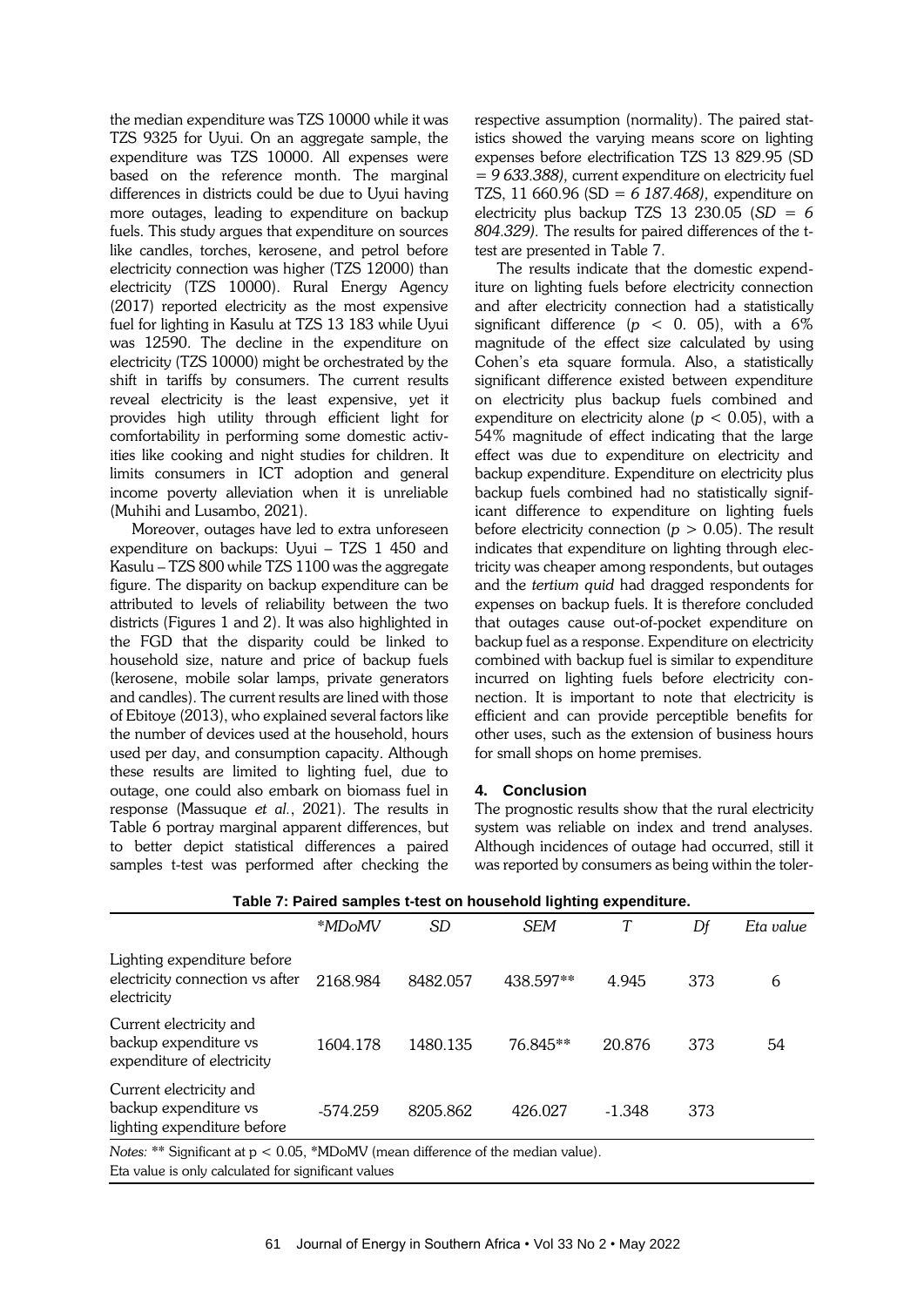able and absorbable range that can be relied upon in drawing reliability prevalence inferences. Consumers had spent between six and fifteen days without electricity due to outages for the reference year. With all the volatility assumptions of the rural electricity system. That trend is a visible fact that there is evidence of reliable electricity supply in the study areas. Being reliable indicates that the electricity system was available and fully functioning most of the time consumers wanted to used it.

On the determinants of system reliability, it was found that lightning, weather, fire outbreak in bushes and vegetation cover significantly affect system reliability in rural areas. Lightning was found to damage distribution line devices such as transformers. Similarly, termites were also reported by transmission engineers as a key determinant of electricity system reliability in rural areas, with about 175 electricity poles destroyed, leading to system instability and prolonged outages.

The study found that, despite prevailing system reliability, some outage incidences had occurred. These tangibly affected expenditure on backup fuel in the household. This was evidenced by the fact that electricity is a cheaper domestic lighting fuel compared to other sources of energy. However, the

difference between the expenditure on electricity combined with backup fuels and the expenditure of electricity alone, reveals the difference caused by outages.

It should be noted that, to ensure system reliability, the energy utility and Rural Energy Agency should use metal and concrete poles, especially in areas prone to termites and fire. Further, there should be a continuous inspection of the system, making use of a supervisory control and data acquisition device on distribution lines to ease reliable data acquisition for reliability estimations. Further, standby transformers in the inventory should be established to save time on logistics after outage incidences resulting from damage of the device.

#### **Acknowledgments**

This study was funded by the Federal Government of Germany through the Deutscher Akademischer Austauschdienst for in-country graduate scholarships.

#### **Author roles**

Bikolimana G. Muhihi collected, analysed data and wrote the paper while Leopold Pascal Lusambo proofread and refined the work on data analyses.

#### **References**

Abebberese, A. (2013) Electricity cost and firm performance: Evidence from India. *The MIT Journal*, 99 (5): 839–852.

- Abebberese, A., Ackah, C., & Asuming, P. (2017) Productivity losses and firm responses to electricity shortages: Evidence from Ghana. *Journal of Economic Literature:* 1-24.
- Abotsi, A. (2016) Power outages and production efficiency of firms in Africa. *International Journal of Energy Economics and Policy*, 6 (1): 98 - 104.
- Ali, A. (2016) The impact of electricity outages on households. PhD dissertation, University of Toronto: Canada. Toronto.
- Allcott, H., Collard-Wexler, A., & Stephen, D. (2016) How do electricity shortages affect industry? Evidence from India. *American Economic Review* 106 (3): 587- 624.
- Arlet, J. (2017) Electricity tariffs, power outages and firm performance: a comparative analysis. Global Indicators Group, Development Economics. The World Bank.
- Australian Energy Market Commission. (2014) *Distribution reliability measures, draft report EPR 0041.* Australian Energy Market Commission. Sydney South, Australia.
- Bell, A., Ward, P., Killilea, M., & Tamal, M. E. H. (2016) Real-time social data collection in rural Bangladesh via a microtasks for micropayments' platform on Android smartphones. *PLoS One*, 11, 0165924.
- Bell, A., Ward, P., Tamal, M. E. H. & Killilea, M., (2019) Assessing recall bias and measurement error in highfrequency social data collection for human-environment research; *Population and Environment*, 40:325–345
- Bhatia, M., Angelou, N. (2015) Beyond connections, energy access redefined; energy sector management assistance program, technical report 0 0 8 / 1 5. World Bank. Washington.
- Campbell, R. (2012) Weather-related power outages and electric system resiliency. Congressional Research Services, New York, USA.
- Chakravorty, U., Beyza, M., & Marchandx, U. (2012) Impacts of reliable electricity supply. Evidence from India. *The University of Alberta*, 1- 51.
- Chatterton, B. (2014) Network reliability measurement, reporting, benchmarking and alignment with international practices. Eskom, South Africa.
- Chen, C., & Modrek, S. (2018) Gendered impact of solid fuel use on acute respiratory infections in children in China. *BMC Journal of Public Health*, 18; 1-8.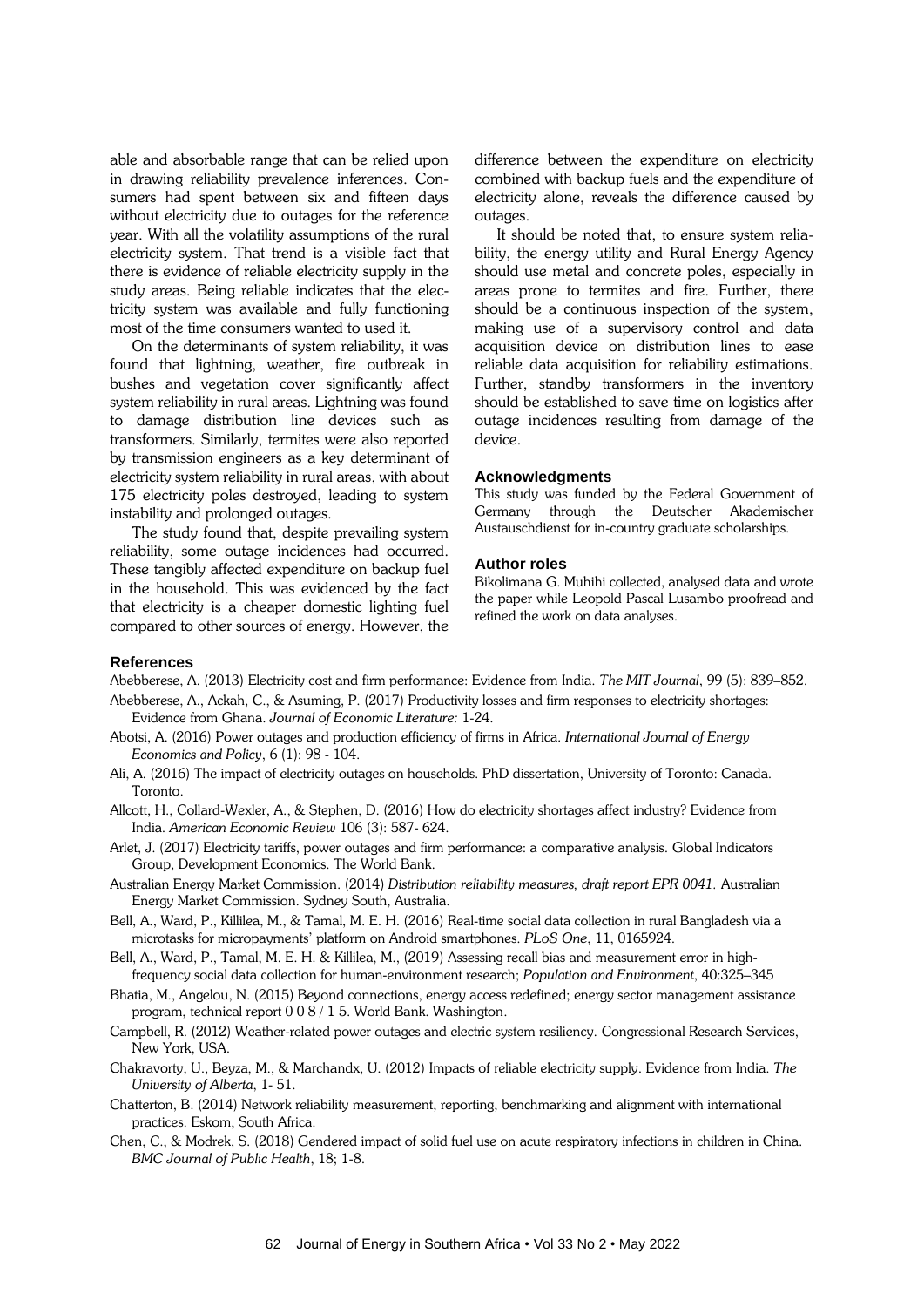- Confederation of Tanzania Industries. (2011) *Challenges of unreliable electricity supply to manufacturers in Tanzania; a policy research paper submitted to energy sector stakeholders in advocacy for ensured reliable electricity supply to Tanzanian manufacturers.* Dar es-Salaam.
- Conversation. (2020) Power shortages will remain a big challenge in a post-COVID-19 South Africa. The Conversation. South Africa. Retrieved from: https://theconversation.com/power-shortages-will-remain-a-bigchallenge-in-a-post-covid-19-south-africa-134589 (Accessed on 17.05.2020)
- Dinkelman, T. (2011) The effects of rural electrification on employment: New evidence from South Africa. *American Economic Review,* 101 (7): 3078–3108.
- Edson Electric Institute. (2019) *The many causes of power failure.* Edson Institute. New York.
- Electricity Supply Monitoring Initiative (ESMI) (2017) ESMI report on monthly *Supply quality in the districts of Dar es Salaam City, September 2017.* Dar es Salaam: ESMI.
- Energy and Environmental Service. (2015) Average duration of electricity outages per month in Africa as of 2015, by select country (in hours) Retrieved from http//www.statista.com/statistics/617570/ (Accessed on 15. 03. 2020)
- Energy and Water Regulatory Authority. (2018) *Regulatory performance report on electricity sub-sector for the year ended 30th June 2018.* EWURA. Dodoma.
- Field, A. (2009) *Discovering statistics using SPSS.* SAGE, London
- Field, A. P., & Hole, G. (2003) How to design and report experiments. SAGE publication Inc. London
- Fisher-Vanden, K., Mansur, E., & Wang, Q. (2015) Electricity shortage and firm productivity: Evidence from China's industrial firms. *Journal of Development Economics*, 114: 172 - 188.
- Gertler, P., Lee, K., & Mobarak, A. (2017) *Electricity reliability and economic development in cities: A microeconomic perspective, EEG state-of-knowledge paper series.* Oxford Policy Management. Oxford.
- Greenstone, M. (2014) *Energy growth and development, evidence paper.* International Growth Centre (IGC) Accra.
- Herman, R., Gaunt, C., & Tait, L. (2014) *On the adequacy of electricity reliability indices in South Africa.* Energy research centre. University of Cape Town. 6pp.
- Ibitoye, F. (2013) The millennium development goals and household energy requirements in Nigeria. *Springer Plus*, 2 (529): 1-9.
- Kaufmann, L. (2013) *Customer-specific reliability metrics: A jurisdictional survey.* Pacific economic group research. Madson, Wisconsin.
- Keneth, L., Miguel, E., & Wolfram, C. (2017) *Electricity and economic development: A microeconomic perspective, EEG state-of-knowledge paper series.* Energy for economic growth was applied to the research programme. California.
- Kojima, M., & Trimble, C. (2016) *Making power affordable and viable for its utilities.* World Bank Group. Washington DC.
- Küfeoğlu, S. (2015) *Economic impacts of electric power outages and evaluation of customer interruption costs. A dissertation for award of PhD Degree at Aalto University. Helsink. Finland. Doctoral Dissertation, Aalto University School of Electrical Engineering)* Aalto University publication series.
- Klein M., & Kleinbaum D.G (2010) Logistic Regression, 3<sup>rd</sup> Ed. Statistics for Biology and Health. Springer. New York.
- Lusambo, L. (2016a) Households' income poverty and inequalities in Tanzania: Analysis of empirical evidence of methodological challenges. *Journal of Ecosystem and Ecology*, 6 (2): 1-15.
- Lusambo, L. (2016b) Household energy consumption patterns in Tanzania. *Journal of Ecosystem and Ecology*, 1-20
- Marvin, R., & Hoyland, A. (2004) *System reliability theory, models, statistical methods and applications (Second Edition)* New Jersey: John Wiley & Sons, Inc. 636pp.
- Massuque J., Matave C. & Trugilho P.F. (2021) Outlook for the biomass energy sector in Mozambique: Policies and their challenges. *Journal of Energy in Southern Africa*, 32 (4); 1-10
- Mensa, J. T. (2016) *Bring back our light: power outages and industrial performance in Sub-Saharan Africa.* Swedish University of Agricultural Science: Uppsala.
- Min, B., O'Keeffe, Z., & Zhang, F. (2017) *Whose power gets cut? using high-frequency satellite images to measure power supply irregularity. Policy research working paper 8131.* World Bank Group. South Asia.
- Minnaar, U., Gaunt, C., & Nicolls, F. (2012) Characterisation of power system events on south African transmission power lines. *Electric Power System Research,* 88: 25 - 32.
- Moyo, B. (2012) Do power cuts affect productivity: A case study of Nigerian manufacturing firms. *International Business and Economics Research Journal*, 11 (10):1163 - 1174.
- Muhihi B.G & Lusambo L.P (2021) Electricity for information and communication technology adoption in rural areas, Tanzania. *Journal of Co-operative and Business Studies (JCBS),* 6 (1) 2714-2043
- Muhihi B.G & Lusambo L.P (2022) PLS algorithm for estimating quality rural electricity on household income in Tanzania. Technological Sustainability, DOI 10.1108/TECHS-01-2022-0004
- Msyani, C. (2016) *Current status of the energy sector in Tanzania, executive exchange on developing an ancillary service market.* USA. Washington DC.